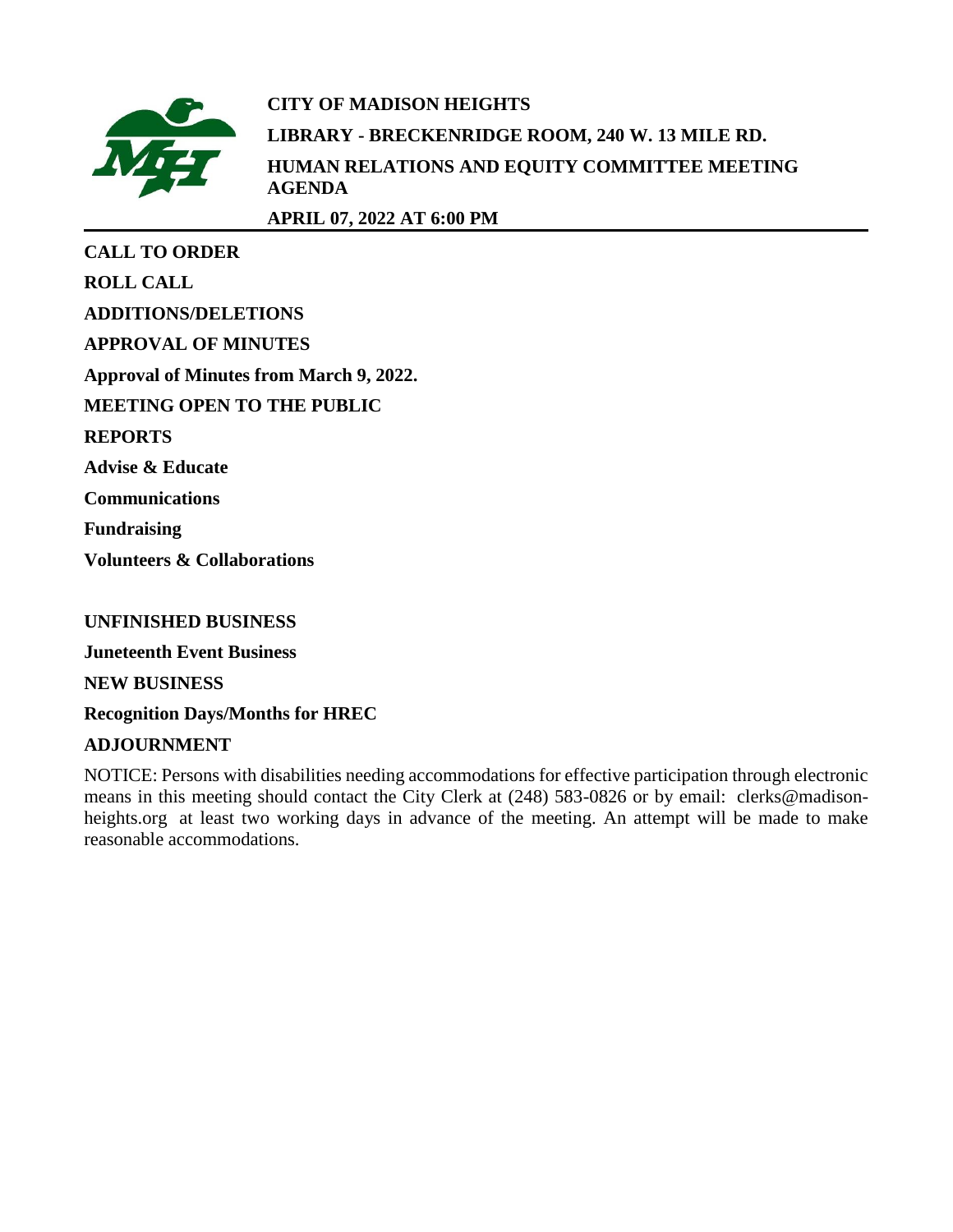# **Minutes Human Relations and Equity Commission (HREC) Madison Heights Public Library, Breckenridge Room – March 9, 2022**

## **Call to Order**

Vice Chairperson Szymanski called the meeting to order at 6:02 p.m.

#### **Roll Call**

Present: Vice Chairperson Szymanski, Counselor Rohrbach, Commissioner Aaron, Commissioner Fox, Commissioner Guzynski, Commissioner Quackenbush, Commissioner Tutt, and Commissioner K. Wright.

Also Present: City Liaison, Heather Hames.

Excused Absent: Chairperson Moy and Counselor Q. Wright.

#### **Addition or Deletions from the Agenda**

None.

#### **Meeting Open to the Public**

Michael Howard, Madison Heights Citizens United

#### **Motion:**

Motion by Counselor Rohrbach seconded by Commissioner Tutt to excuse Chairperson Moy and Counselor Q. Wright. Ayes: All Nays: None Motion passes.

#### **Minutes of February 9, 2022**

Motion by Commissioner Rohrbach, seconded Commissioner Guzysnki to approve the minutes of February 9, 2022 as written. Yeas: All Nays: None Motion passes.

## **MCAA Grant Award Discussion:**

HREC received a grant for the Juneteenth celebration for \$1,758.00.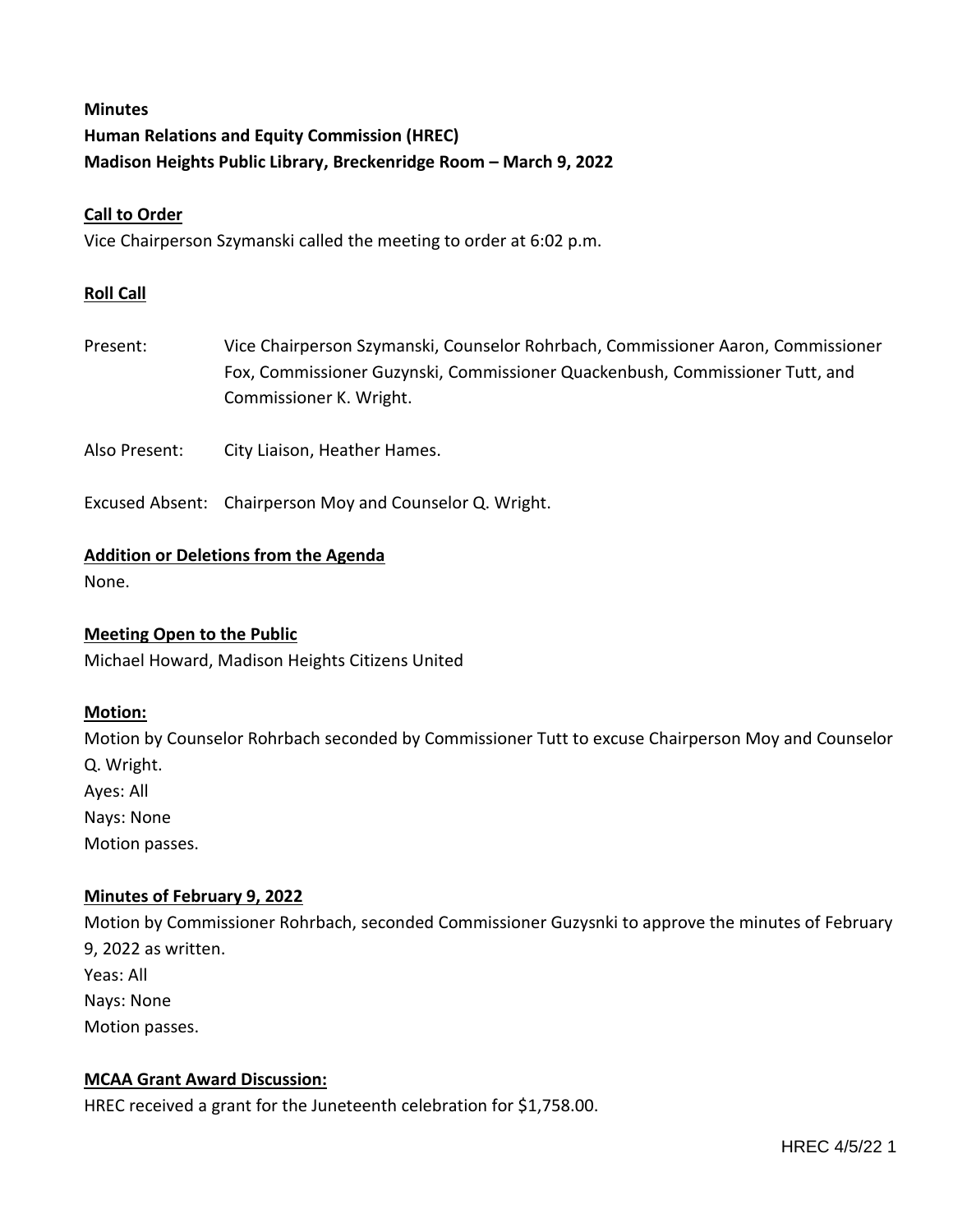## **Motion:**

Motion made by Counselor Rohrbach, seconded by Guzynski to use the MAAC grant money for the stage, with the remainder going towards Smoke Jones, based on the request from Madison Heights Citizens United.

Ayes: All Nays: None Motion passes.

## **Motion:**

Motion made by Vice Chairperson Szymanski, seconded by Counselor Rohrbach to allocate funds in the HREC escrow account for educational performers for Juneteenth, not to exceed \$1,100.00, to be identified and booked by the HREC Juneteenth sub-committee and Madison Heights Citizens United. Ayes: All

Nays: None Motion passes.

## **Motion:**

Motion made by Commissioner Fox, seconded by Commissioner Tutt to approve moving regular meetings to the first Thursday of each month.

Ayes: All Nays: None Motion passes.

## **Old Business**

Chairperson Moy relinquished the floor to Commissioner Fox to finalize the Strategic Planning process.

## **Strategic Planning**

#### Reflection:

Sentiments of comradery were shared by all in group as well as excitement to have specific goals Counselor Rohrbach is excited to have concrete plans. Commissioner K. Wright added being impressed with the group's variety of backgrounds, age groups coming together with a common goal, vision and common purpose. Commissioner Guzynski is surprised how much work went into the strategic plan ahead of time, but is looking forward to having a focus of working on trauma informed services with the police department. The group has the sense they are all on the same page. The planning process allows for working on specific goals in a methodical manner. Hames emphasized the strength of the strategic plan is that is provides a solid framework for meeting achievable goals in the coming year. The group was very grateful to Commissioner Fox and Lexie Lowe for all of their hard work in organizing the plan.